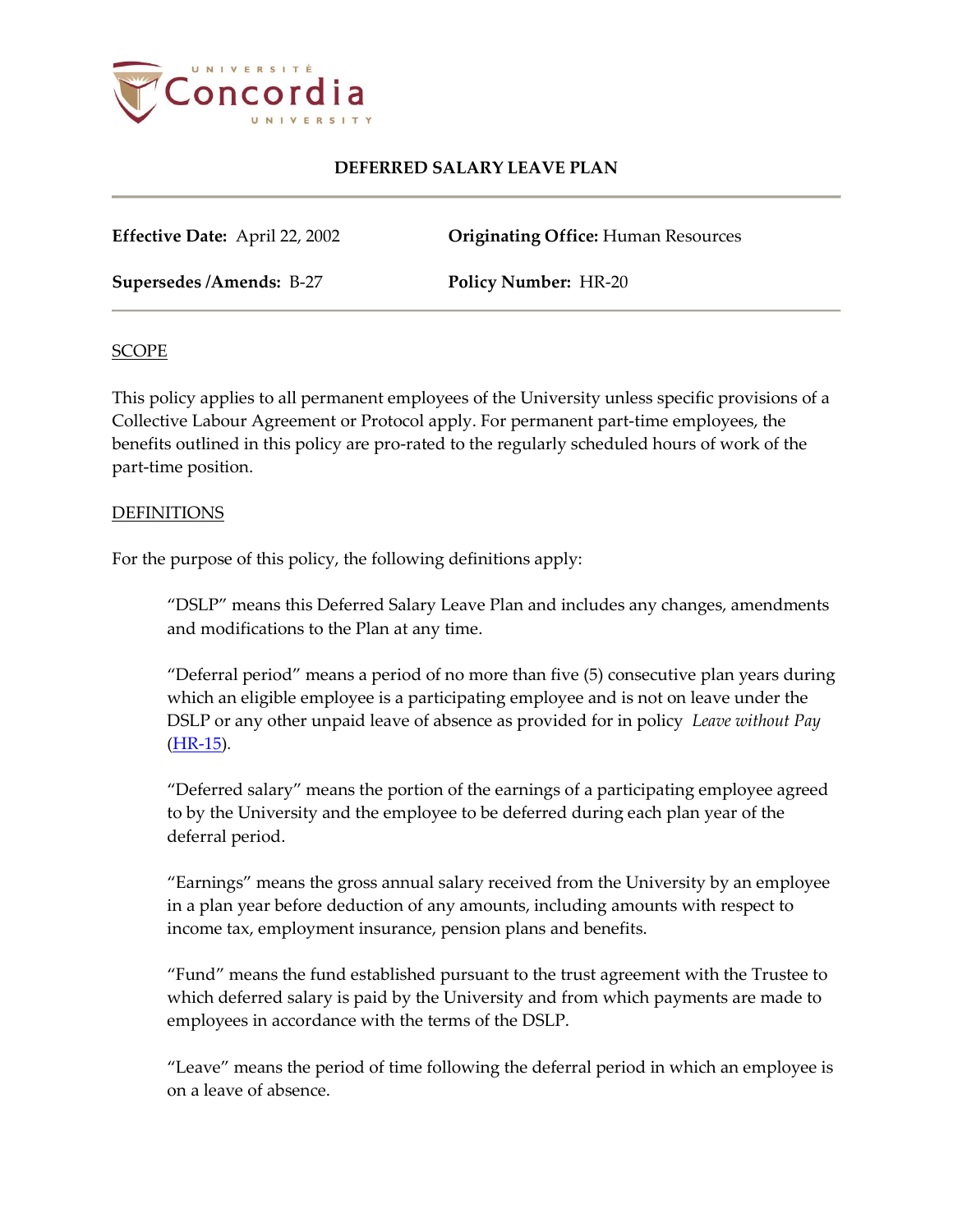

## Page **2** of **7**

"Participating employee" means an eligible employee who has applied for and been granted participation in the DSLP.

"Plan year" means the year in which the leave is taken.

"Trustee" means a trust company incorporated under the laws of Canada or a Province.

### **POLICY**

- 1. The DSLP is intended to provide employees with the opportunity to pursue a personal endeavour.
- 2. Approval of the request for a deferred salary leave is subject to the ability of the respective department to accommodate the leave while maintaining departmental efficiency. However, approval shall only be withheld in exceptional circumstances.
- 3. The period of leave must be for between six (6) and twelve (12) consecutive months. The period of leave may be for three (3) consecutive months only in cases where the leave is to be taken for full-time attendance at a designated educational institution.
- 4. Upon return to work, the employee is reinstated in his previous position or an equivalent position if his position has been abolished. In such a case, the provisions of procedure *Employment Security (*[HR-4\)](http://www.concordia.ca/vpirsg/documents/policies/HR-4.pdf) applies.
- 5. An employee who is promoted or transferred to a different department during the deferral period must obtain approval from the new Department Head for continued participation in the DSLP.
- 6. Participation in the DSLP is subject to the signing of an agreement. This document is available at Human Resources.

### PROCEDURE

7. An eligible employee may apply in writing to his Department Head with a copy to Human Resources, to participate in the DSLP. The application must be submitted three (3) months prior to the date at which he wishes to commence participation in the DSLP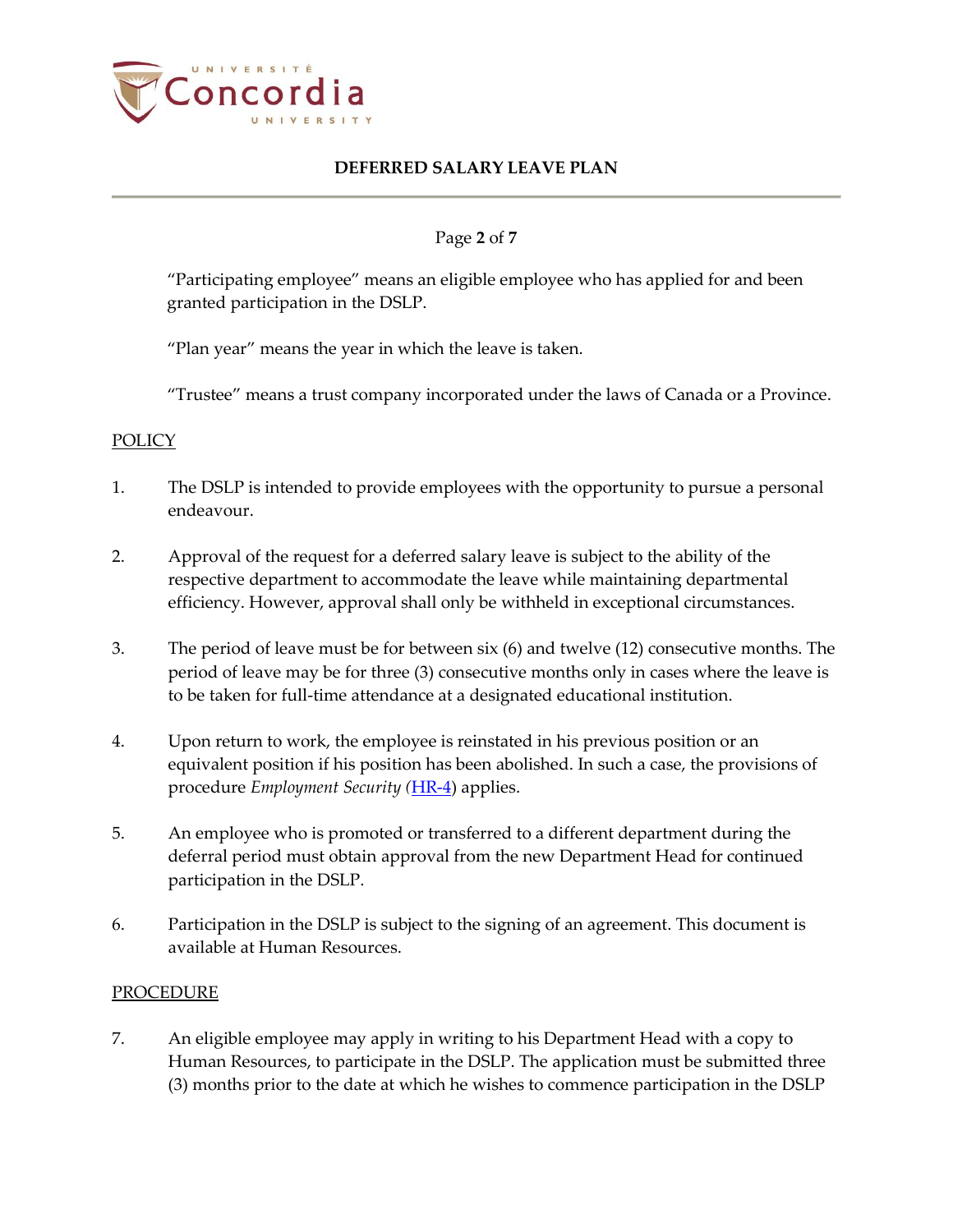

## Page **3** of **7**

and must indicate the beginning and end dates of the period of deferral and the period of leave.

- 8. Approval or refusal of the request is provided by the Department Head with a copy to Human Resources within five (5) weeks of the date the application was received. Refusal letters include reasons for the refusal.
- 9. Participation of an eligible employee, whose application has been approved, is subject to his written agreement, which shall specify:
	- a. that the employee will participate in the DSLP in accordance with its terms and conditions;
	- b. the deferral period and the plan year;
	- c. the manner in which deferred salary will be held;
	- d. the amount of deferred salary calculated as a percentage of earnings.
- 10. Such agreement must be signed by the employee and returned to Human Resources with a copy to the Department Head four (4) weeks prior to the date on which the deferral period is to start. Upon such agreement, the eligible employee becomes a participating employee. Failure to comply with the requirements specified in paragraph 9 of this policy cancels the request and the employee is deemed to have withdrawn his application.

### DEFERRED SALARY

- 11. During each plan year prior to the leave, the University deducts the deferred salary from the employee's earnings and pays such amount to the Trustee to be held in the Fund. The deferred salary deduction is pro-rated over periodic payments of earnings made to the employee during the deferral period. In no case is the deferred salary to exceed 33 1/3% of the earnings and the product of the deferral period multiplied by the percentage of deduction cannot exceed 100%.
- 12. The Trustee establishes and maintains on its books for the Fund a separate account for each employee. The Trustee holds and invests the deferred salary received in accordance with the provisions of the Trust Agreement. Investments are made by the Trustee's and bear interest at the applicable rate of interest for such accounts.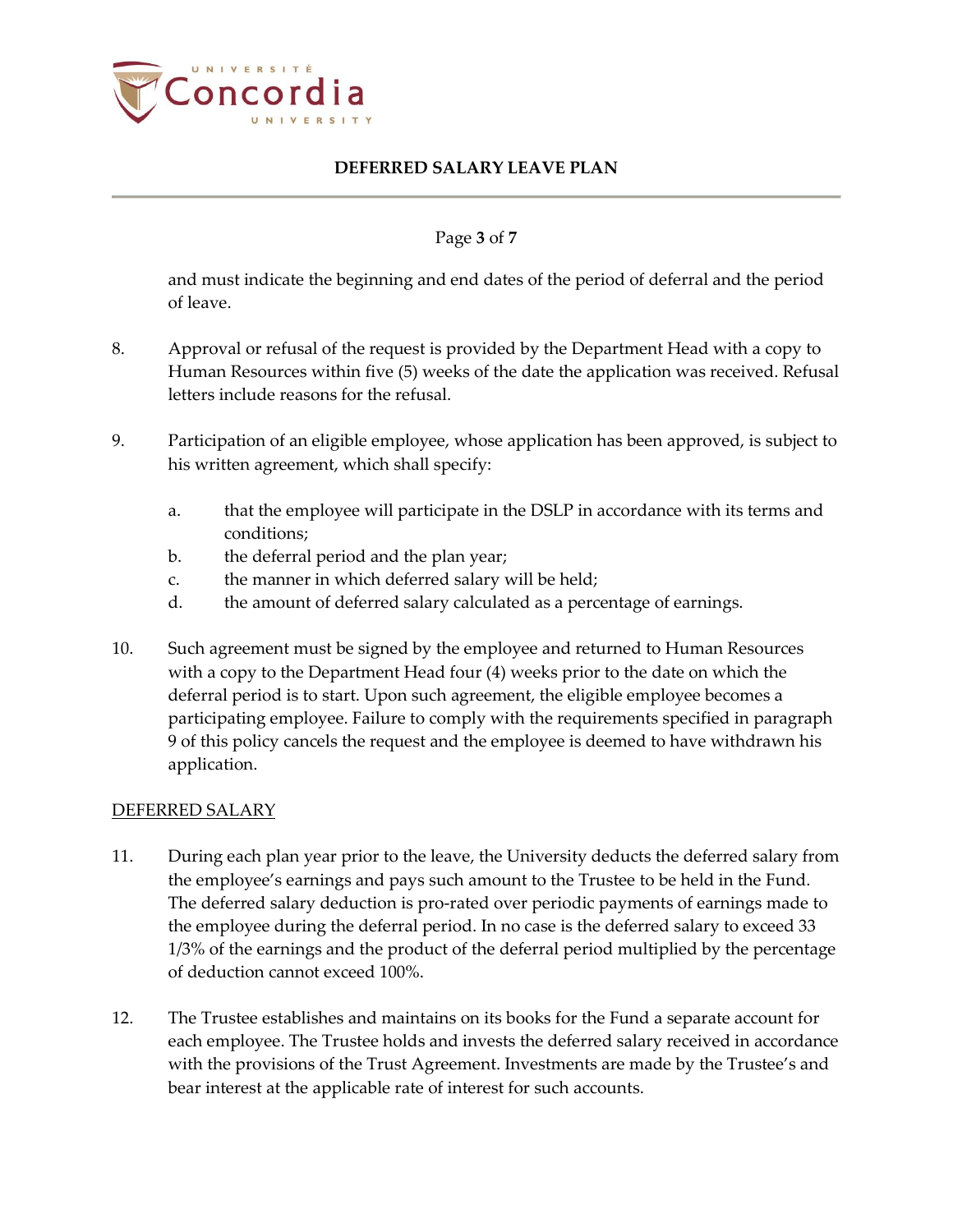

## Page **4** of **7**

- 13. Each participating employee has the option of either receiving, prior to the end of each calendar year, the income earned on the aggregate amount of the deferred salary which is held by the Trustee in the participating employee's account, or of letting the income accumulate in the Fund.
- 14. The Trustee provides each employee with an annual report showing the aggregate of deferred salary held in trust in the employee's account and the interest earned and payments made.
- 15. All amounts held for the employee are to be paid no later than the end of the first taxation year that commences after the end of the deferral period.

## INCOME TAX

- 16. The University makes the required deductions from an employee's earnings during the deferral period computed on the earnings during the applicable calendar year less the deferred salary for such calendar year.
- 17. Monies paid to an employee during the leave are taxable and are net of required deductions computed as if the amount of such monies paid out in a calendar year formed part of the employee's earnings received in such calendar year.

### PAYMENT and BENEFITS

- 18. The participating employee is paid the bi-weekly deferred salary held in his account.
- 19. During the leave, a participating employee:
	- a. accumulates service
	- b. is not eligible to benefit from the Long Term Disability (LTD) plan
	- c. remains eligible to participate in all other benefit programs, in accordance with the terms contained therein.

## WITHDRAWAL

20. A participating employee who, at any time during his participation in the DSLP,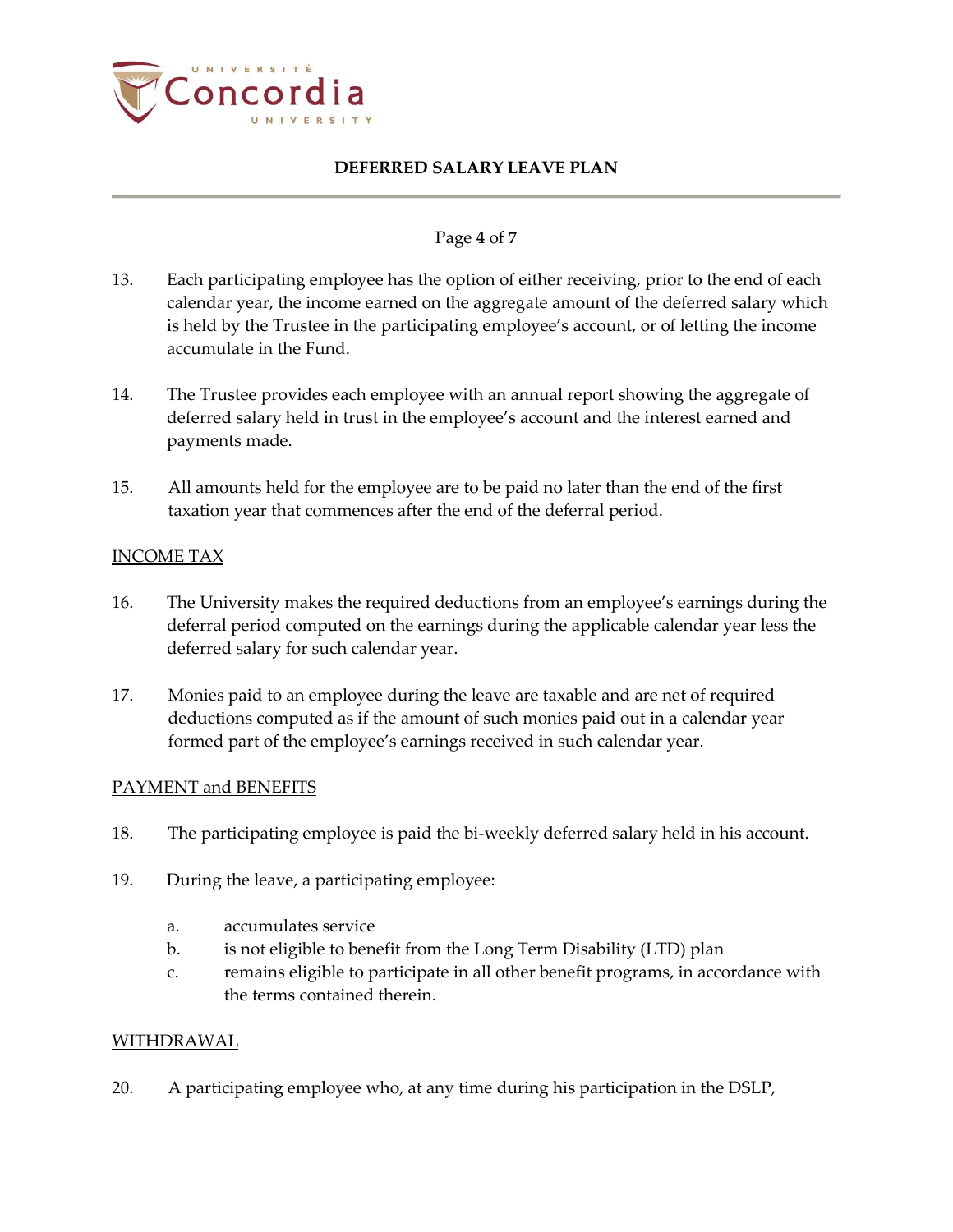

## Page **5** of **7**

- a. ceases to be employed by the University or
- b. is not working by reason of being on Workers' Compensation or on Long Term Disability Leave, or on a Maternity leave Extension or other Leave of Absence Without Pay or
- c. retires or dies

is deemed to have withdrawn from the DSLP effective on the last day of work prior to the leave, cessation of employment, retirement or death.

- 21. An employee may withdraw from the DSLP at any time during the deferral period upon one (1) month's prior notice to the University.
- 22. Within thirty (30) days of withdrawal, pursuant to paragraphs 20  $\&$  21 of this policy, the employee or his estate is paid the aggregate deferred salary plus any accumulated interest held in the Trust account. This payment is subject to applicable income tax deductions.

### POSTPONEMENT

- 23. The University may require that an employee defer the leave from the agreed plan year of leave if deferral is necessary for University operations. The University will then notify the employee at least six (6) months prior to the leave.
- 24. In the event of such postponement, the University, upon presentation of official receipt, will reimburse the employee for any non-refundable deposit made towards enrollment in an educational institution.
- 25. An employee may also request that the University defer the leave from the agreed Plan Year. Such request may be made at least six (6) months prior to the leave. The University may accept a request after such time at its discretion.
- 26. Any postponements made under this article shall be
	- a. for one (1) year only, and
	- b. required or requested only once.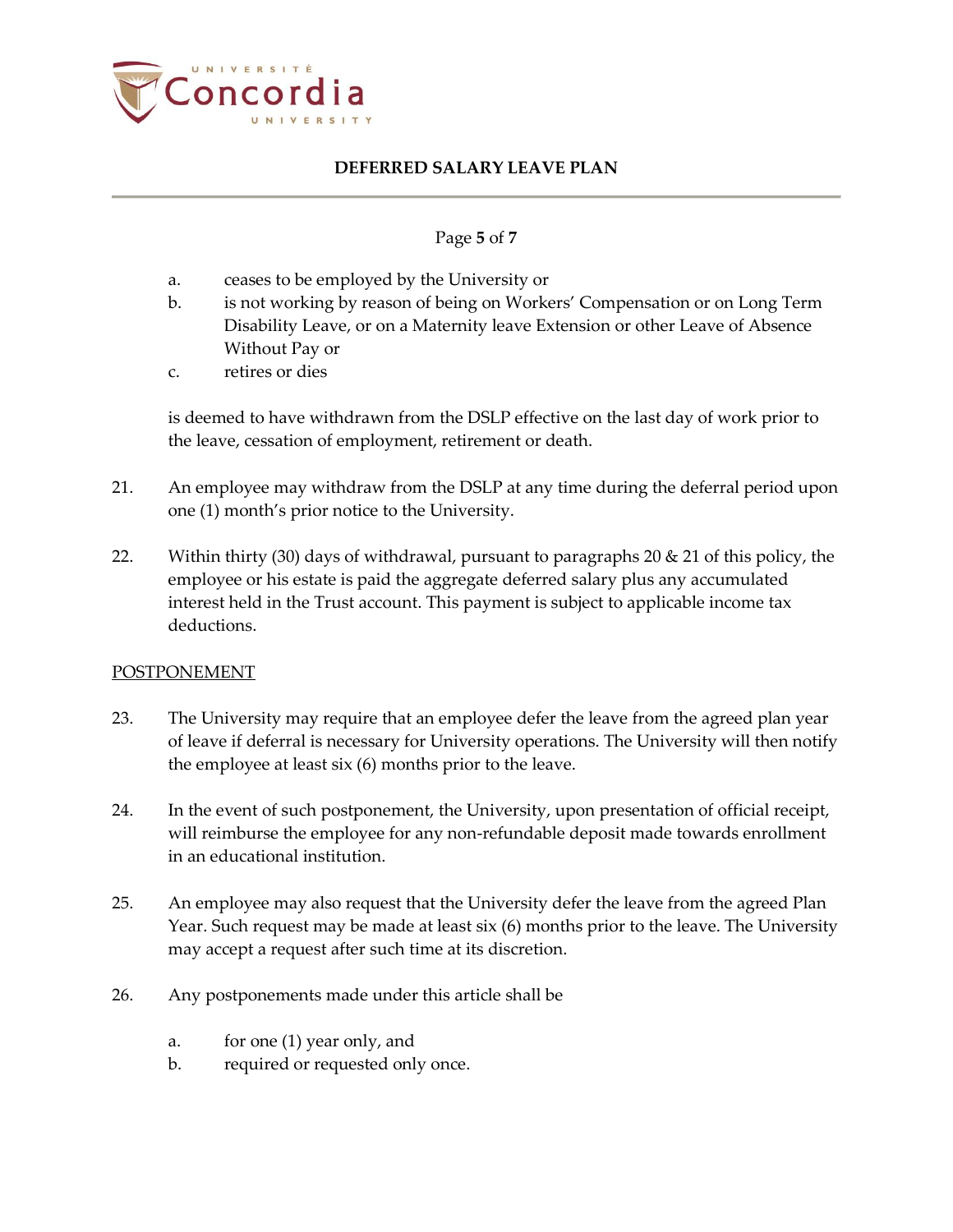

# Page **6** of **7**

27. In the event that a Maternity leave or a Parental leave occurs during the deferral period, participation in the plan may be suspended for a maximum of twenty (20) weeks.

*(A copy of the agreement form is on page 7)*